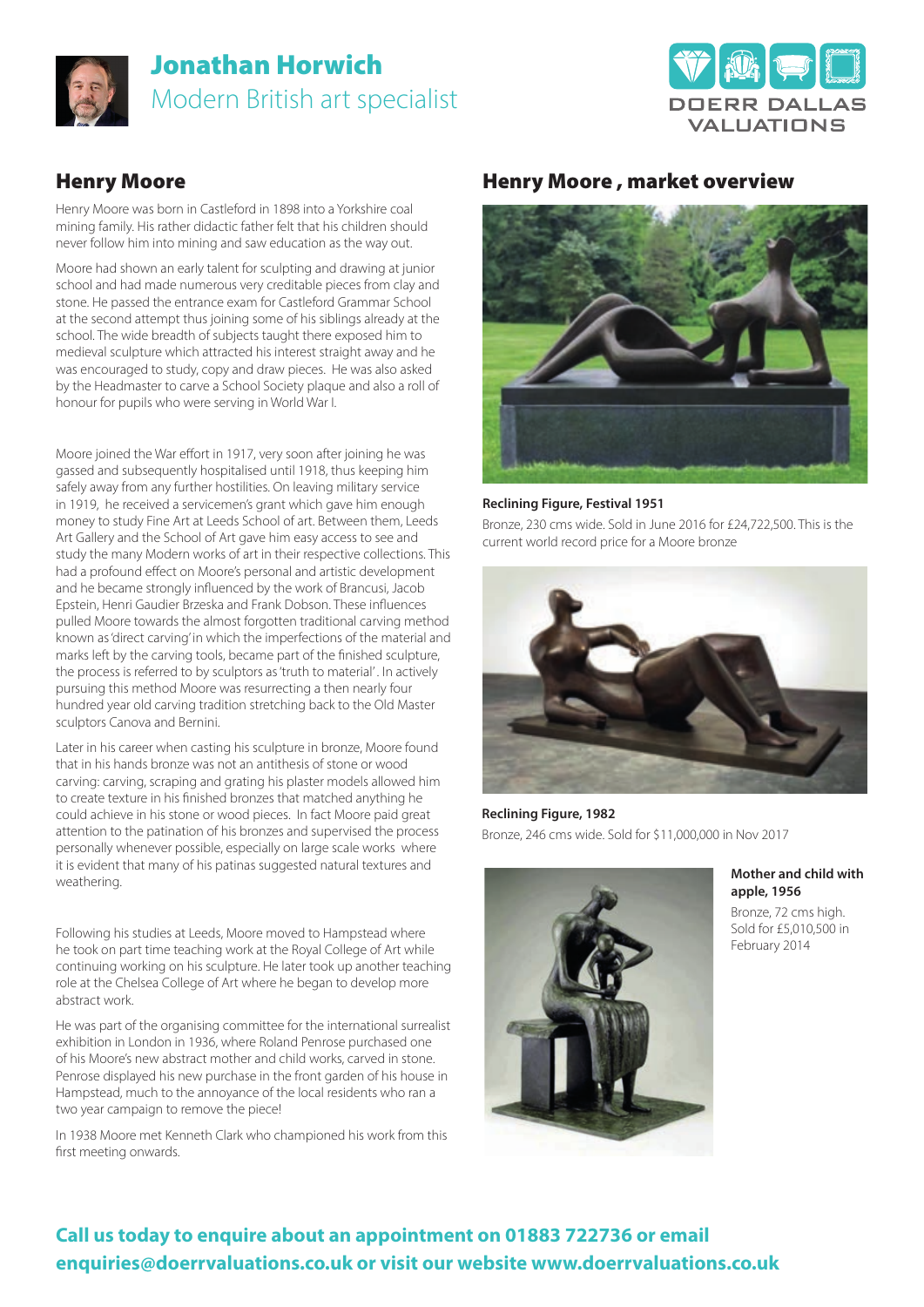

At the outbreak of the Second World War the Chelsea School of Art was evacuated to Northampton, so Moore resigned his teaching post and began working on powerful drawings of Londoners sleeping on the London underground all commissioned by Kenneth Clark, now the Chairman of the War Artists Advisory committee. When the Moores' Hampstead home was hit by shrapnel Henry and his wife Irina moved to a farmhouse called Hoglands, set within in a hamlet called Perry Green, just outside Much Hadham in Hertfordshire . This house and the surrounding land became a home, studio, gallery, workshops and display area for his work for the rest of his life. Over time his continued financial success in selling work enabled him to acquire adjoining land nearby and buildings for use as studios and exhibition spaces. This large rural site now houses the Henry Moore Foundation galleries and study centre, where you can take a tour of Hoglands, walk the grounds and gardens, and visit the galleries and studios which are all open to the public.

After the war, following several miscarriages Irina had a baby daughter, Mary who was born in March 1946. Two years prior Moore had lost his mother and these two events drew him to focus on one of his most successful and enduring themes, the Mother and Child. Also in 1946 he made his first visit to America to attend a major retrospective of his work held at MOMA in New York. This exhibition was a huge critical and popular success and his fame spread rapidly across the US. He was taken on by an art agent in Los Angeles who advised many Hollywood moguls and actors. His work was bought in quantity by Betty Warner, a very wealthy and influential socialite and collector in LA and the wife of Jack Warner of Warner Brothers pictures was also a strong influencer.

The last 30 years of Moore's life were his most productive in every sense, he was incredibly busy making, exhibiting and selling work in all mediums, particularly bronze all around the world.

By the early 1970's he was making over £1,200,000 a year in income from sales of art alone. He was probably the first British artist of the 20th century to become a millionaire. However the downside was that as a UK tax payer earning this sort of money he was liable to pay 80% tax on his earnings In fact so significant was his tax bill that in 1972 he was publicly declared the single highest individual tax payer in the entire uk. This warranted a visit to Hoglands by the then Chancellor, Jim Callaghan to acknowledge his tax contribution , I noticed a photo taken of this meeting at Hoglands , Jim Callaghan is smiling broadly, however Moore isn't looking quite so cheerful having just parted with £960,000 in income tax .

Henry Moore produced a huge quantity of the highest quality work, particularly bronzes and he has a truly international reputation, so his pieces appear for sale around the globe, all the time. On any given day you can find something new coming up for sale somewhere in the world and I show a few examples below. One of the many truly remarkable facts about the Moore market is just how cheap his tiny bronzes are, in fact prices for bronzes range from as little as £5,000 for a small piece right up to £25 million for the largest pieces. In addition peace of mind is offered to buyers by the carefully curated complete catalogue raisonees listing with reference numbers all his bronzes, unique carvings, drawings and prints from all periods.



#### **Large 4 piece reclining figure, 1972**

Bronze, 402 cms high, sold \$3,300,000 June 2006. Since 2006 prices have increased and I would now expect this piece to make nearer to \$10 million



#### **Reclining Figure, 1982**

Bronze, 246 cms wide

Sold for £3,625,250 in Feb 2006. Again the value of this piece has risen significantly since 2006, another from the same cast sold for \$11,000,000 in 2018



#### **Family Group,1946**

Bronze, 44 cms high Sold in June 2017 for £3,861,000. In 2008 another from this same edition sold for \$4,000,000

### **Call us today to enquire about an appointment on 01883 722736 or email enquiries@doerrvaluations.co.uk or visit our website www.doerrvaluations.co.uk**